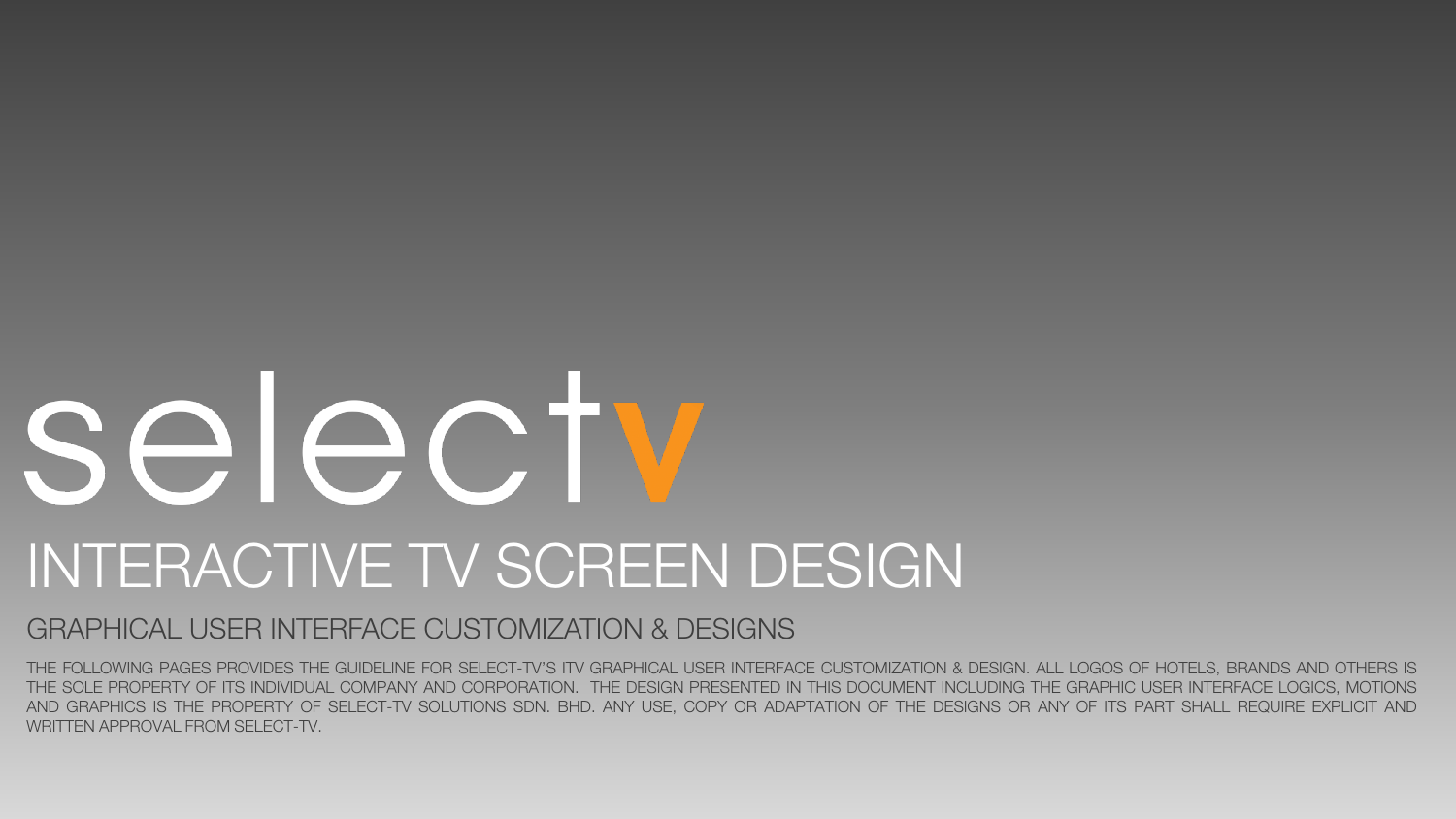





**JPG** SWF

swf

# **GUIDELINES**

The design guidelines provided here acts as a framework to ensure designs and customization of Select-TV's complies to the standards and quality of Select-TV system. Deviations from this framework is permissible but will need to go through quality & compatibility checks with Select-TV GUI design and technical departments.

### colors

Colors used should be suitable for TVs / LCDs. Colors must also be pleasant to be viewed on the TV screen and does not strain the eyes of the users. Unlike websites and prints, colors most suitable for TVs are:

- pastel colors (soothing colors)
- low contrast colors (high contrast like red should not be used for small items)
- darker colors (bright colors like white strains the eyes)

### resolution

Select-TV system is flexible and caters for the industry's standards for TV resolutions. During design and customization, the designer must design for the targeted resolution and aspect ratio of the TVs to be used.

- - resolution to use is 1280 X 720 pixels
- CRT TVs majority shall be 4:3 ratio with resolution of min 480p • resolution to use is 720 X 480 pixels

### formats

All graphics used for the design is preferred to be saved as PNG without interlacing. Transparent graphic objects are supported in Select-TV's system to provide the translucent effect. However, large graphics such as background should not be transparent as this will require a lot of processing power on the set top box. For animated objects, designers can use Flash 10.0. Submission to Select-TV shall be in raw formats such as PSD, AI or FLA and compiled formats such as PNG, JPG, SWF



### sizing

Sizing of graphics and fonts is crucial to ensure a user friendly system. Minimum font size used for designs shall be 20. Graphics and other elements shall adhere to Select-TV's recommendations. Deviations might cause blurry images due to stretching or compressing.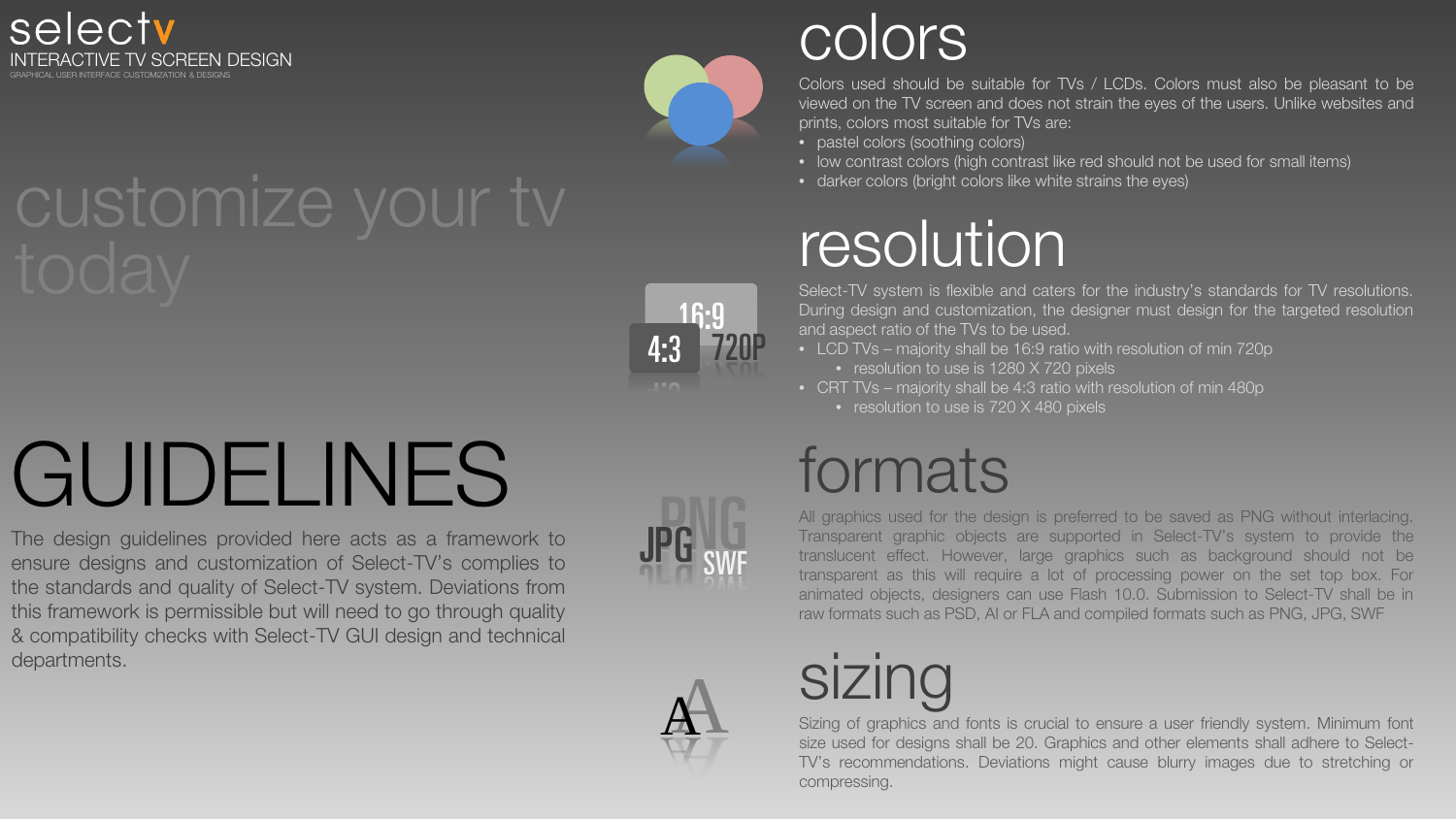

#### main menu



25TH JUNE | 12:54 PM

# SAMPLE DESIGNS

sample screens and design

#### **CONTROL GRECOTEL MALDIVES** Dear Mr. Jeffrey Sigmund, Welcome to Maldives and we

would like to invite you to Grecotel's evening welcome cocktail to start your wonderful and memorable vacation.

> the management, Grecotel Maldives

#### welcome screen

welcome screens appear once for every guests and can be customized for individual rooms and guests such as VIPs or groups.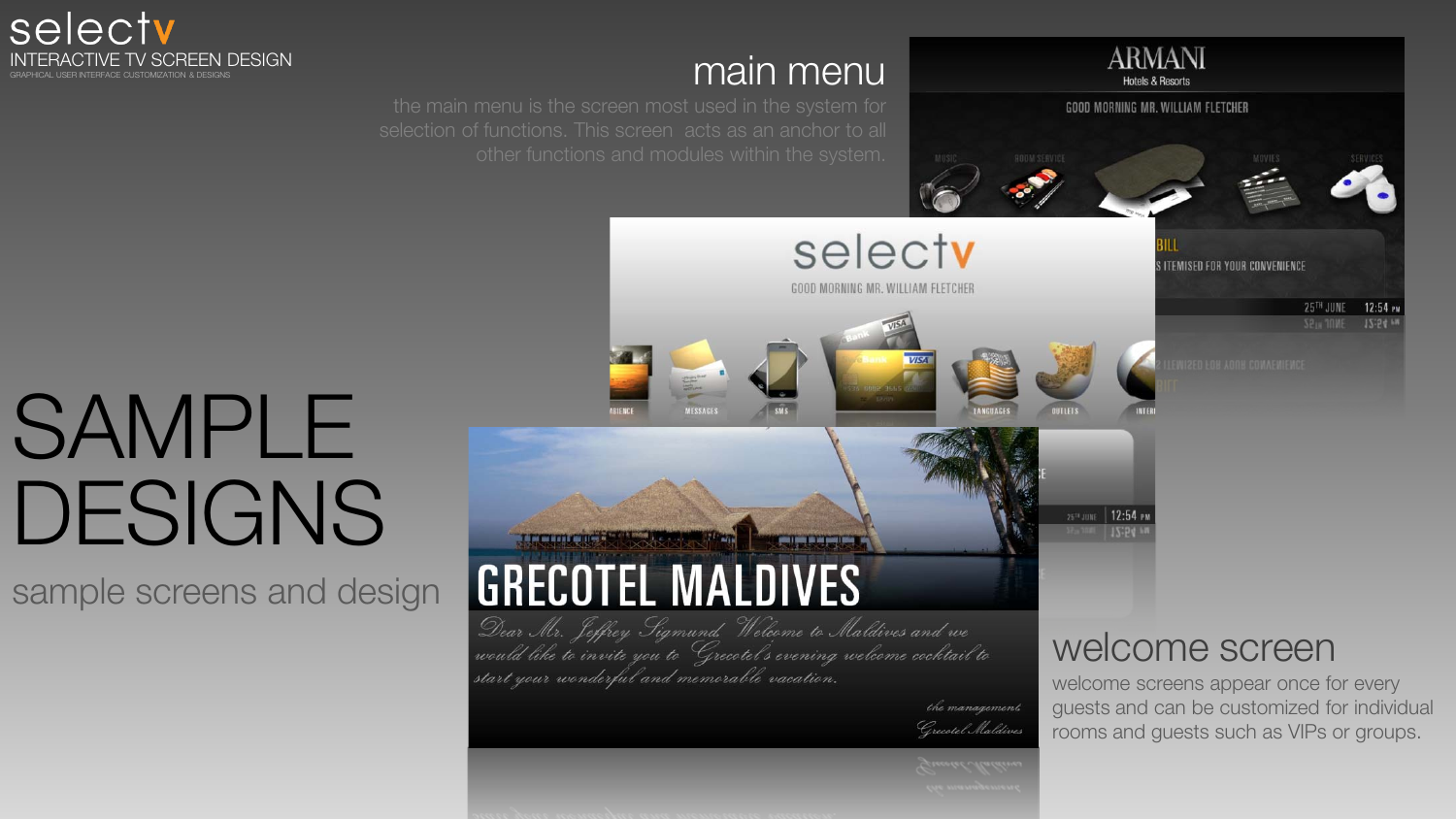

#### front elements

the front elements are dynamic objects such as icons and texts. Customization can be done such as text fonts and size and positioning. Example will be left aligning the greeting message as shown on the image.

Icons can also be customized to preferred color schemes and themes. Arrangement of icons are not advisable to be changed as this is designed to suit the overall user experience and also the remote control



### DESIGN ELEMENTS I

main areas for customization for menu area

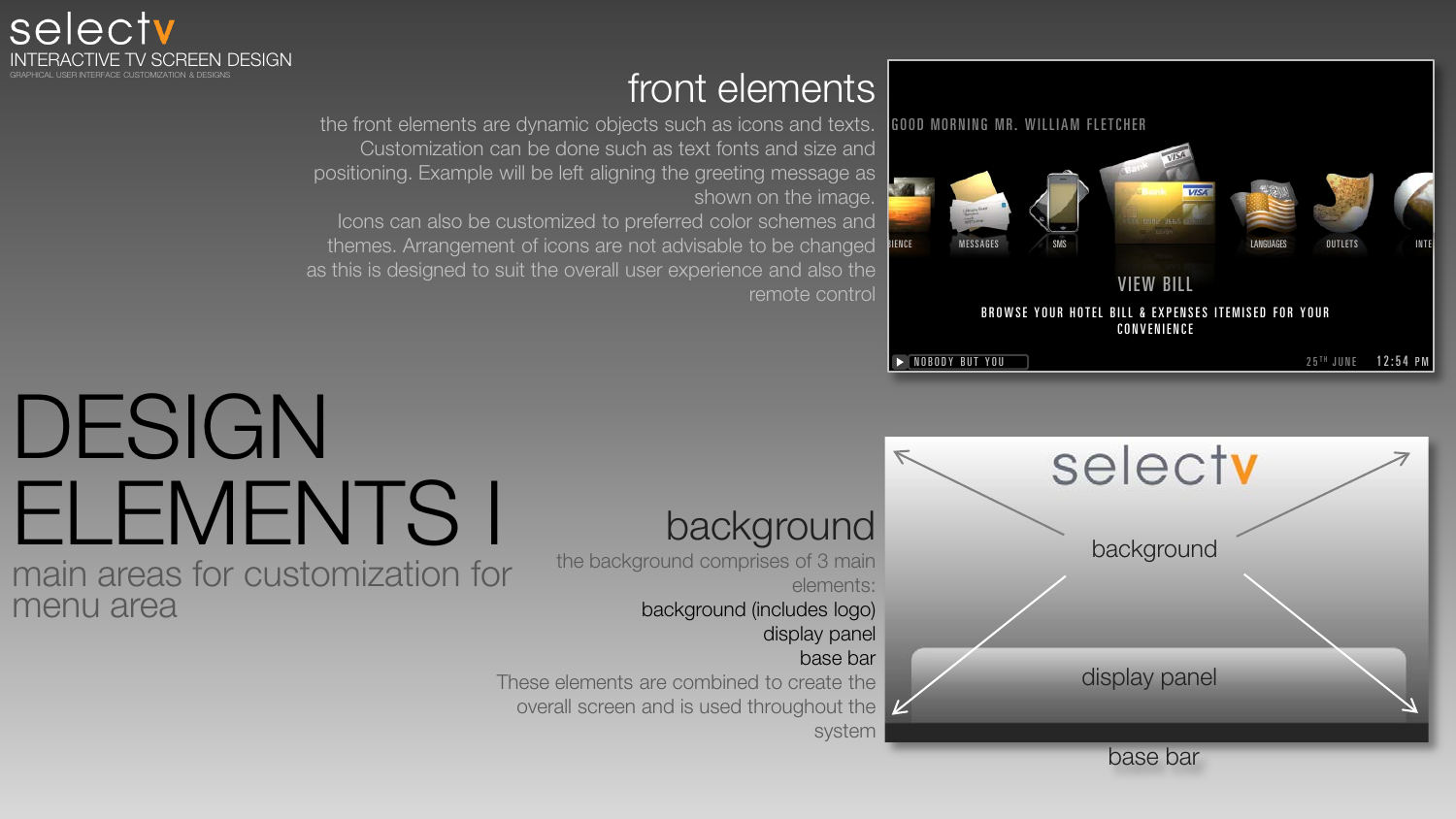

#### welcome greeting

the welcome greeting is a free text are for you to create you unique and personalized welcome greetings. Customization includes font, size and positioning. You can also input multiple languages in paragraphs to welcome your international guests

### DESIGN ELEMENTS II

main areas for customization for welcome screen

#### welcome background

a single free form image file to suit your premise's theme. Please provide an area for the welcome greeting to be displayed clearly Dear Mr. Jeffrey Sigmund, Welcome to Maldives and we would like<br>to invite you to Grecotel's evening welcome cocktail to start your wonderful and memorable vacation.

the management,